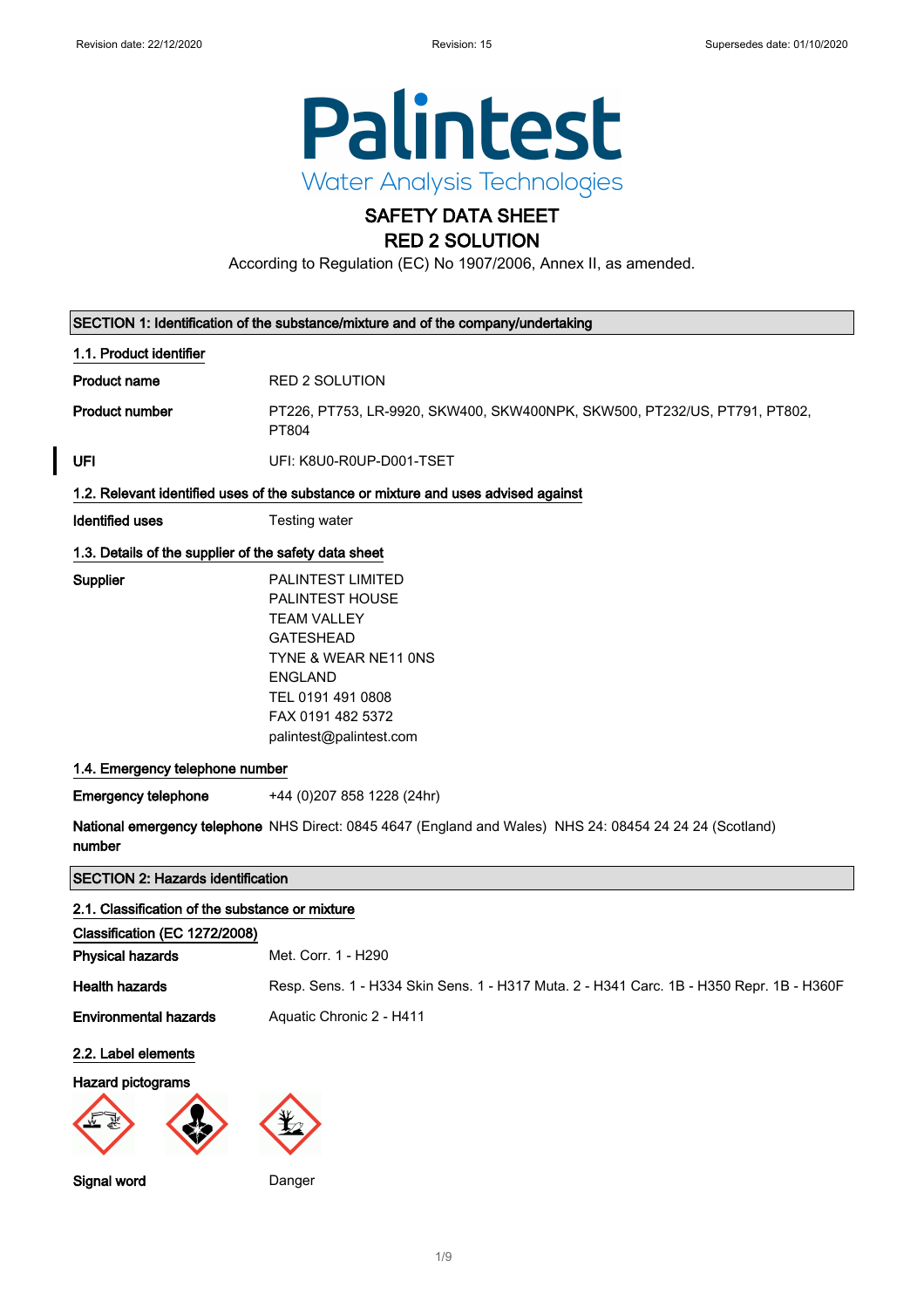| <b>Hazard statements</b>                  | H290 May be corrosive to metals.<br>H334 May cause allergy or asthma symptoms or breathing difficulties if inhaled.<br>H317 May cause an allergic skin reaction.<br>H341 Suspected of causing genetic defects.<br>H350 May cause cancer.<br>H360F May damage fertility.<br>H411 Toxic to aquatic life with long lasting effects.                                                                                                                                                                                                                                                                                                                                                                                                                                                                                                                             |
|-------------------------------------------|--------------------------------------------------------------------------------------------------------------------------------------------------------------------------------------------------------------------------------------------------------------------------------------------------------------------------------------------------------------------------------------------------------------------------------------------------------------------------------------------------------------------------------------------------------------------------------------------------------------------------------------------------------------------------------------------------------------------------------------------------------------------------------------------------------------------------------------------------------------|
| <b>Precautionary statements</b>           | P202 Do not handle until all safety precautions have been read and understood.<br>P234 Keep only in original packaging.<br>P302+P352 IF ON SKIN: Wash with plenty of water.<br>P304+P340 IF INHALED: Remove person to fresh air and keep comfortable for breathing.<br>P333+P313 If skin irritation or rash occurs: Get medical advice/attention.<br>P501 Dispose of contents/ container in accordance with local regulations.                                                                                                                                                                                                                                                                                                                                                                                                                               |
| Contains                                  | <b>COBALT DICHLORIDE</b>                                                                                                                                                                                                                                                                                                                                                                                                                                                                                                                                                                                                                                                                                                                                                                                                                                     |
| Supplementary precautionary<br>statements | P201 Obtain special instructions before use.<br>P261 Avoid breathing vapour/ spray.<br>P272 Contaminated work clothing should not be allowed out of the workplace.<br>P273 Avoid release to the environment.<br>P280 Wear protective gloves/ protective clothing/ eye protection/ face protection.<br>P284 [In case of inadequate ventilation] wear respiratory protection.<br>P308+P313 IF exposed or concerned: Get medical advice/ attention.<br>P321 Specific treatment (see medical advice on this label).<br>P342+P311 If experiencing respiratory symptoms: Call a POISON CENTER/ doctor.<br>P362+P364 Take off contaminated clothing and wash it before reuse.<br>P390 Absorb spillage to prevent material damage.<br>P391 Collect spillage.<br>P405 Store locked up.<br>P406 Store in a corrosion-resistant container with a resistant inner liner. |

# 2.3. Other hazards

This substance is not classified as PBT or vPvB according to current EU criteria.

| <b>SECTION 3: Composition/information on ingredients</b> |                      |                                                      |
|----------------------------------------------------------|----------------------|------------------------------------------------------|
| 3.2. Mixtures                                            |                      |                                                      |
| <b>HYDROCHLORIC ACID 37%</b>                             |                      | 3.1%                                                 |
| CAS number: 7647-01-0                                    | EC number: 231-595-7 | REACH registration number: 01-<br>2119484862-27-XXXX |
| <b>Classification</b>                                    |                      |                                                      |
| Met. Corr. 1 - H290                                      |                      |                                                      |
| Skin Corr. 1B - H314                                     |                      |                                                      |
| Eye Dam. 1 - H318                                        |                      |                                                      |
| STOT SE 3 - H335                                         |                      |                                                      |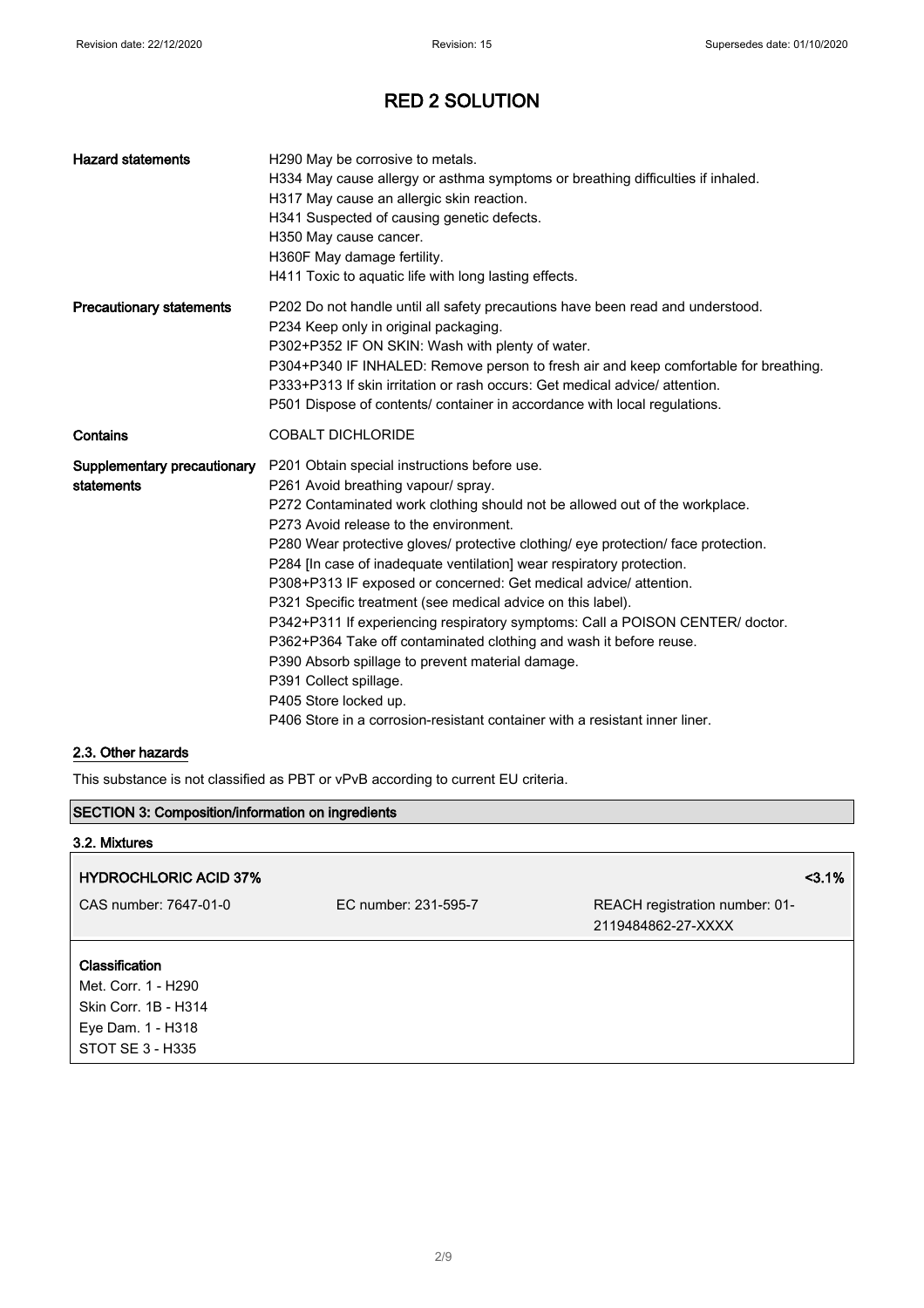## COBALT DICHLORIDE <3.1%

CAS number: 7646-79-9 EC number: 231-589-4 REACH registration number: 01- 2119517584-37-XXXX

 $M$  factor (Acute) = 10 M factor (Chronic) = 10

Substance of very high concern (SVHC).This product is/contains a substance that is included in REGULATION (EC) No 1907/2006 (REACH) ANNEX XVII - RESTRICTIONS ON THE MANUFACTURE, PLACING ON THE MARKET AND USE OF CERTAIN DANGEROUS SUBSTANCES, MIXTURES AND ARTICLES.

#### Classification

Acute Tox. 4 - H302 Resp. Sens. 1 - H334 Skin Sens. 1 - H317 Muta. 2 - H341 Carc. 1B - H350i Repr. 1B - H360F Aquatic Acute 1 - H400 Aquatic Chronic 1 - H410

SECTION 4: First aid measures

The Full Text for all R-Phrases and Hazard Statements are Displayed in Section 16.

| <b>Composition comments</b> | This product contains a substance that is a SVHC. When handled correctly, undamaged units |
|-----------------------------|-------------------------------------------------------------------------------------------|
|                             | represent no danger.                                                                      |

# 4.1. Description of first aid measures General information **When handled correctly, undamaged units represent no danger.** Inhalation Move affected person to fresh air and keep warm and at rest in a position comfortable for breathing. Ingestion **Rinse mouth thoroughly with water. Give plenty of water to drink. Keep affected person under** observation. Get medical attention if any discomfort continues. Show this Safety Data Sheet to the medical personnel. Skin contact **Wash skin thoroughly with soap and water. Get medical attention promptly if symptoms occur** after washing.

Eye contact Rinse immediately with plenty of water. Continue to rinse for at least 15 minutes. Get medical attention if irritation persists after washing. Show this Safety Data Sheet to the medical personnel.

## 4.2. Most important symptoms and effects, both acute and delayed

General information The severity of the symptoms described will vary dependent on the concentration and the length of exposure. Inhalation May cause respiratory irritation. **Ingestion** May cause irritation. Skin contact **Prolonged contact may cause burns.** Eye contact May cause severe eye irritation. 4.3. Indication of any immediate medical attention and special treatment needed

Notes for the doctor Treat symptomatically.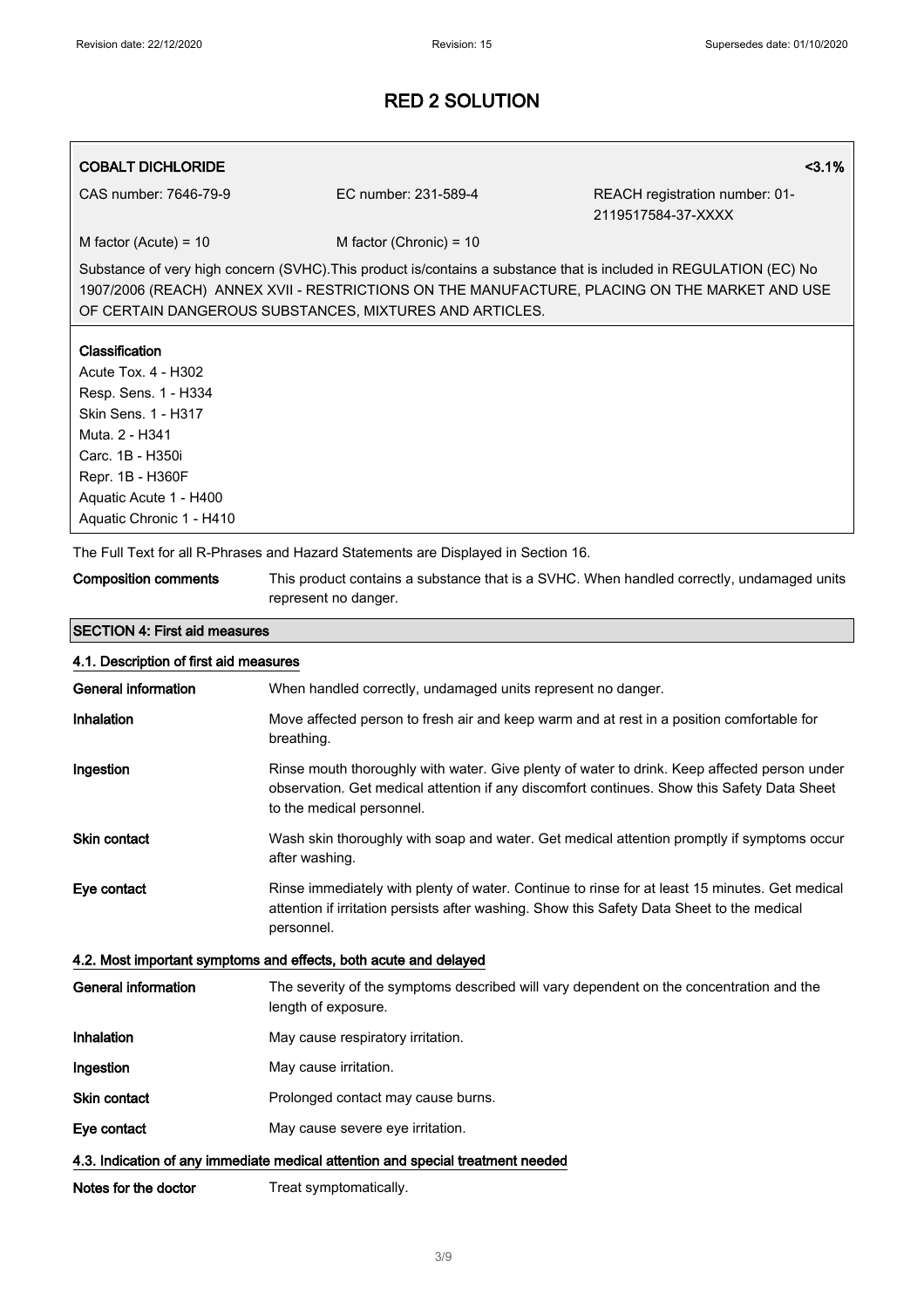| <b>SECTION 5: Firefighting measures</b>                                                 |                                                                                                                                                                                                                                                                                                                              |  |
|-----------------------------------------------------------------------------------------|------------------------------------------------------------------------------------------------------------------------------------------------------------------------------------------------------------------------------------------------------------------------------------------------------------------------------|--|
| 5.1. Extinguishing media                                                                |                                                                                                                                                                                                                                                                                                                              |  |
| Suitable extinguishing media                                                            | Use fire-extinguishing media suitable for the surrounding fire.                                                                                                                                                                                                                                                              |  |
| 5.2. Special hazards arising from the substance or mixture                              |                                                                                                                                                                                                                                                                                                                              |  |
| <b>Hazardous combustion</b><br>products                                                 | Heating may generate the following products: Toxic and corrosive gases or vapours.                                                                                                                                                                                                                                           |  |
| 5.3. Advice for firefighters                                                            |                                                                                                                                                                                                                                                                                                                              |  |
| Protective actions during<br>firefighting                                               | No specific firefighting precautions known.                                                                                                                                                                                                                                                                                  |  |
| <b>SECTION 6: Accidental release measures</b>                                           |                                                                                                                                                                                                                                                                                                                              |  |
|                                                                                         | 6.1. Personal precautions, protective equipment and emergency procedures                                                                                                                                                                                                                                                     |  |
| <b>Personal precautions</b>                                                             | Wear protective clothing as described in Section 8 of this safety data sheet.                                                                                                                                                                                                                                                |  |
| 6.2. Environmental precautions                                                          |                                                                                                                                                                                                                                                                                                                              |  |
| <b>Environmental precautions</b>                                                        | Not considered to be a significant hazard due to the small quantities used. However, large or<br>frequent spills may have hazardous effects on the environment.                                                                                                                                                              |  |
| 6.3. Methods and material for containment and cleaning up                               |                                                                                                                                                                                                                                                                                                                              |  |
| Methods for cleaning up                                                                 | Absorb in vermiculite, dry sand or earth and place into containers. Wear suitable protective<br>equipment, including gloves, goggles/face shield, respirator, boots, clothing or apron, as<br>appropriate. Collect and place in suitable waste disposal containers and seal securely. For<br>waste disposal, see Section 13. |  |
| 6.4. Reference to other sections                                                        |                                                                                                                                                                                                                                                                                                                              |  |
| Reference to other sections                                                             | Wear protective clothing as described in Section 8 of this safety data sheet.                                                                                                                                                                                                                                                |  |
| <b>SECTION 7: Handling and storage</b>                                                  |                                                                                                                                                                                                                                                                                                                              |  |
| 7.1. Precautions for safe handling                                                      |                                                                                                                                                                                                                                                                                                                              |  |
| <b>Usage precautions</b>                                                                | Good personal hygiene procedures should be implemented. When handled correctly,<br>undamaged units represent no danger.                                                                                                                                                                                                      |  |
|                                                                                         | 7.2. Conditions for safe storage, including any incompatibilities                                                                                                                                                                                                                                                            |  |
| <b>Storage precautions</b>                                                              | Keep separate from food, feedstuffs, fertilisers and other sensitive material. Store in tightly-<br>closed, original container in a dry and cool place.                                                                                                                                                                      |  |
| 7.3. Specific end use(s)                                                                |                                                                                                                                                                                                                                                                                                                              |  |
| Specific end use(s)                                                                     | The identified uses for this product are detailed in Section 1.2.                                                                                                                                                                                                                                                            |  |
| <b>SECTION 8: Exposure controls/Personal protection</b>                                 |                                                                                                                                                                                                                                                                                                                              |  |
| 8.1. Control parameters<br>Occupational exposure limits<br><b>HYDROCHLORIC ACID 37%</b> |                                                                                                                                                                                                                                                                                                                              |  |
| <b>COBALT DICHLORIDE</b>                                                                | Long-term exposure limit (8-hour TWA): WEL 1 ppm 2 mg/m <sup>3</sup> gas and aerosol mists<br>Short-term exposure limit (15-minute): WEL 5 ppm 8 mg/m <sup>3</sup> gas and aerosol mists                                                                                                                                     |  |
| $1$ ong-term exposure limit $(8-h_0)r$ TWA): WEL 0.1 mg/m <sup>3</sup>                  |                                                                                                                                                                                                                                                                                                                              |  |

Long-term exposure limit (8-hour TWA): WEL 0,1 mg/m<sup>3</sup> Carc, Sen as Co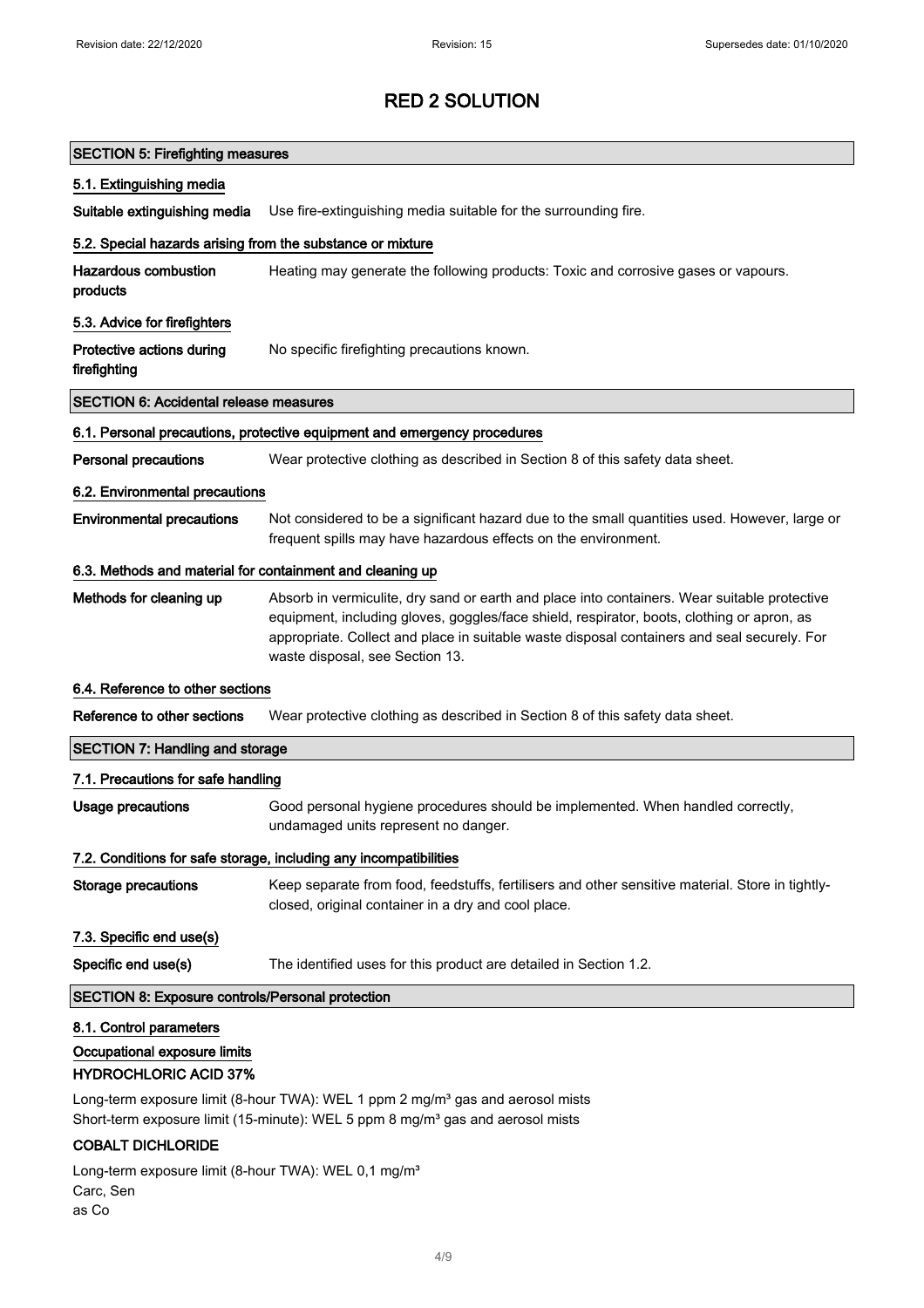WEL = Workplace Exposure Limit. Carc = Capable of causing cancer and/or heritable genetic damage. Sen = Capable of causing occupational asthma.

## 8.2. Exposure controls

| Protective equipment   |                                                                                                                                                                                                       |
|------------------------|-------------------------------------------------------------------------------------------------------------------------------------------------------------------------------------------------------|
| Eye/face protection    | Eyewear complying with an approved standard should be worn if a risk assessment indicates<br>eye contact is possible. The following protection should be worn: Chemical splash goggles.               |
| Hand protection        | It is recommended that chemical-resistant, impervious gloves are worn. It is recommended<br>that gloves are made of the following material: Nitrile rubber.                                           |
| Hygiene measures       | No specific hygiene procedures recommended but good personal hygiene practices should<br>always be observed when working with chemical products. Wash promptly if skin becomes<br>contaminated.       |
| Respiratory protection | Due to the physical nature of this product, exposure by this route is unlikely. No specific<br>recommendations. Respiratory protection may be required if excessive airborne<br>contamination occurs. |

# SECTION 9: Physical and chemical properties

| 9.1. Information on basic physical and chemical properties |                                                                                                                     |  |
|------------------------------------------------------------|---------------------------------------------------------------------------------------------------------------------|--|
| Appearance                                                 | Liquid.                                                                                                             |  |
| Colour                                                     | Red.                                                                                                                |  |
| 9.2. Other information                                     |                                                                                                                     |  |
| Other information                                          | No data available.                                                                                                  |  |
| <b>SECTION 10: Stability and reactivity</b>                |                                                                                                                     |  |
| 10.1. Reactivity                                           |                                                                                                                     |  |
| <b>Reactivity</b>                                          | There are no known reactivity hazards associated with this product.                                                 |  |
| 10.2. Chemical stability                                   |                                                                                                                     |  |
| <b>Stability</b>                                           | Stable under the prescribed storage conditions.                                                                     |  |
| 10.3. Possibility of hazardous reactions                   |                                                                                                                     |  |
| Possibility of hazardous<br>reactions                      | No data available.                                                                                                  |  |
| 10.4. Conditions to avoid                                  |                                                                                                                     |  |
| <b>Conditions to avoid</b>                                 | There are no known conditions that are likely to result in a hazardous situation.                                   |  |
| 10.5. Incompatible materials                               |                                                                                                                     |  |
| <b>Materials to avoid</b>                                  | No specific material or group of materials is likely to react with the product to produce a<br>hazardous situation. |  |
| 10.6. Hazardous decomposition products                     |                                                                                                                     |  |
| Hazardous decomposition<br>products                        | There are no anticipated hazardous decomposition products associated with this material.                            |  |
| <b>SECTION 11: Toxicological information</b>               |                                                                                                                     |  |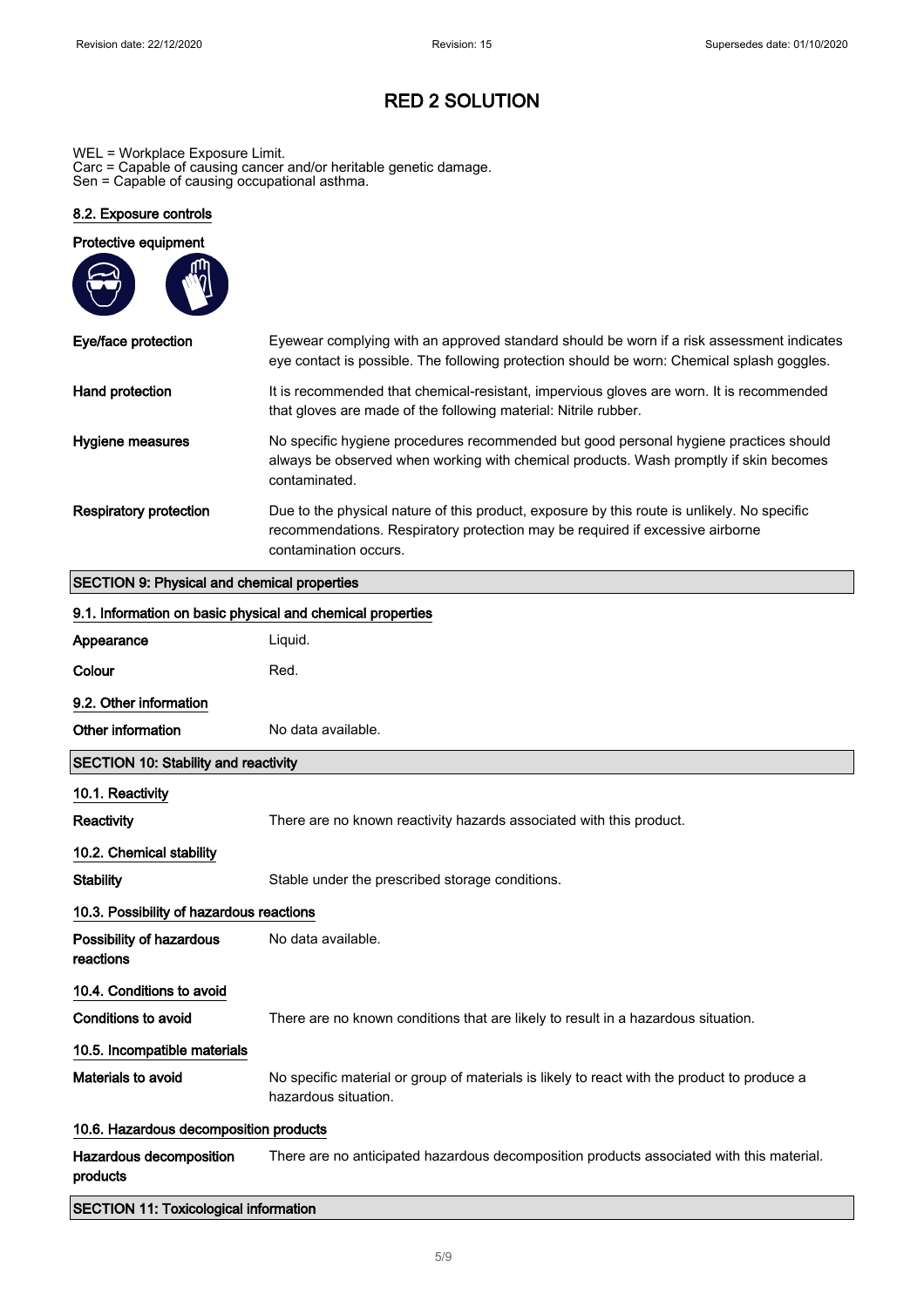# 11.1. Information on toxicological effects

| Ecotoxicity                                 | The product contains substances which are toxic to aquatic organisms and which may cause                                                                                                                                       |
|---------------------------------------------|--------------------------------------------------------------------------------------------------------------------------------------------------------------------------------------------------------------------------------|
| <b>SECTION 12: Ecological information</b>   |                                                                                                                                                                                                                                |
| Eye contact                                 | May cause serious eye damage.                                                                                                                                                                                                  |
| Skin contact                                | May cause skin irritation. May cause an allergic skin reaction.                                                                                                                                                                |
| Ingestion                                   | May be harmful if swallowed. May damage fertility if swallowed. May damage the unborn child<br>if swallowed.                                                                                                                   |
| Inhalation                                  | May cause allergy or asthma symptoms or breathing difficulties if inhaled. May cause<br>respiratory irritation. May cause cancer by inhalation.                                                                                |
| Reproductive toxicity<br><b>Summary</b>     | May damage fertility if swallowed. May damage the unborn child if swallowed.                                                                                                                                                   |
| Carcinogenicity<br>Summary                  | Contains a substance/a group of substances which may cause cancer. May cause cancer by<br>inhalation.                                                                                                                          |
| Germ cell mutagenicity<br>Summary           | Suspected of causing genetic defects.                                                                                                                                                                                          |
| <b>Respiratory sensitisation</b><br>Summary | May cause allergy or asthma symptoms or breathing difficulties if inhaled.                                                                                                                                                     |
| Serious eye damage/irritation<br>Summary    | May cause serious eye damage.                                                                                                                                                                                                  |
| Skin corrosion/irritation<br>Summary        | May cause skin irritation.                                                                                                                                                                                                     |
| Acute toxicity - inhalation<br>Summary      | May cause allergy or asthma symptoms or breathing difficulties if inhaled. May cause<br>respiratory irritation.                                                                                                                |
| Acute toxicity - dermal<br><b>Summary</b>   | May cause skin irritation. May cause an allergic skin reaction.                                                                                                                                                                |
| ATE oral (mg/kg)                            | 32,320.68                                                                                                                                                                                                                      |
| Acute toxicity - oral<br>Summary            | May be harmful if swallowed. May damage fertility if swallowed. May damage the unborn child<br>if swallowed.                                                                                                                   |
| Other health effects                        | May cause skin irritation. May cause an allergic skin reaction. May cause serious eye<br>damage. May cause respiratory irritation. May cause allergy or asthma symptoms or breathing<br>difficulties if inhaled.               |
| <b>Toxicological effects</b>                | This product is toxic. Suspected of causing genetic defects. May cause cancer. May cause<br>cancer by inhalation. May damage fertility if swallowed. May damage the unborn child if<br>swallowed. May be harmful if swallowed. |

long-term adverse effects in the aquatic environment.

12.1. Toxicity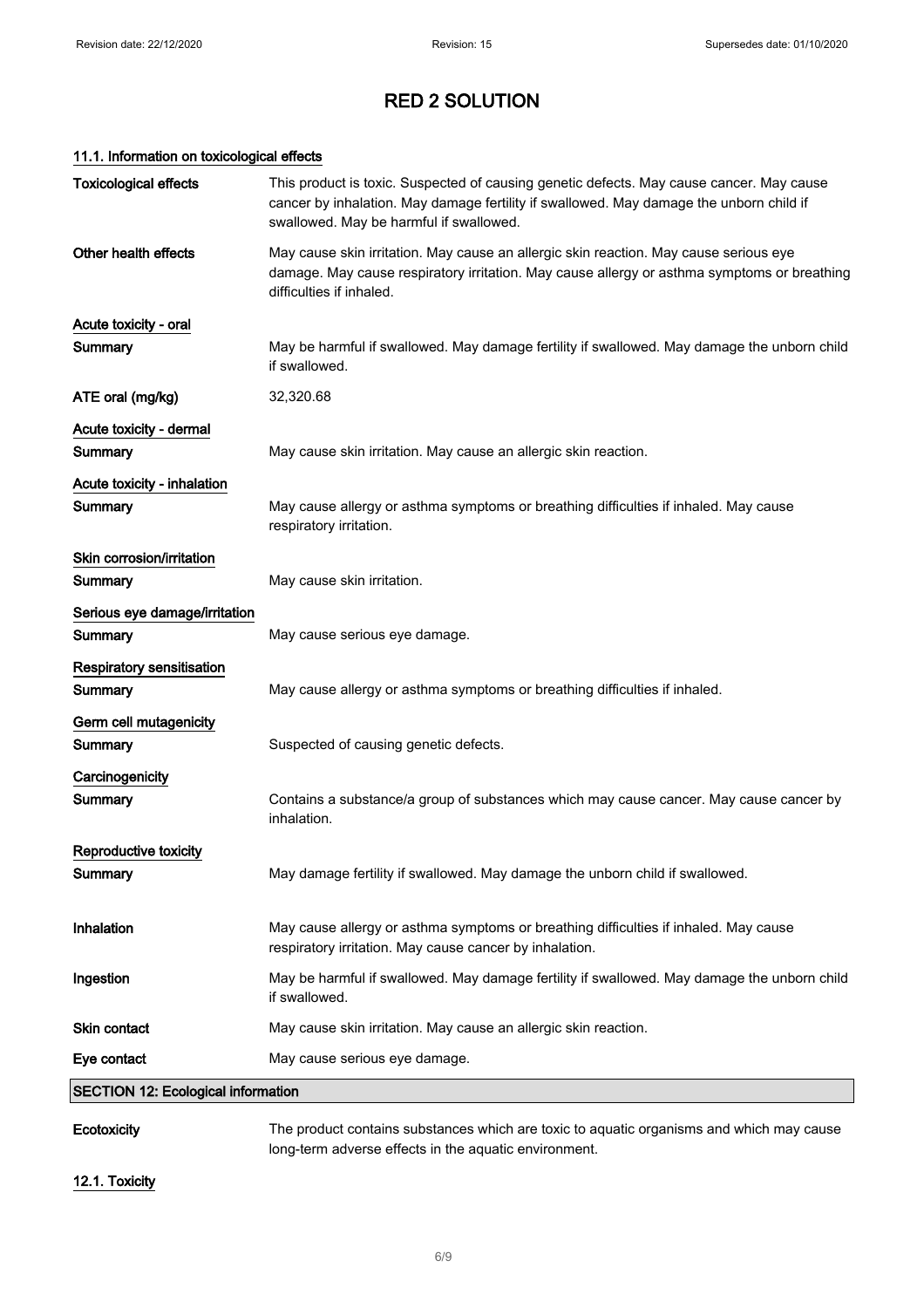| <b>Toxicity</b>                               | The product contains substances which are toxic to aquatic organisms and which may cause<br>long-term adverse effects in the aquatic environment. |
|-----------------------------------------------|---------------------------------------------------------------------------------------------------------------------------------------------------|
| 12.2. Persistence and degradability           |                                                                                                                                                   |
|                                               | Persistence and degradability There are no data on the degradability of this product.                                                             |
| 12.3. Bioaccumulative potential               |                                                                                                                                                   |
| <b>Bioaccumulative potential</b>              | No data available on bioaccumulation.                                                                                                             |
| 12.4. Mobility in soil                        |                                                                                                                                                   |
| <b>Mobility</b>                               | The product is water-soluble and may spread in water systems.                                                                                     |
| 12.5. Results of PBT and vPvB assessment      |                                                                                                                                                   |
| Results of PBT and vPvB<br>assessment         | This substance is not classified as PBT or vPvB according to current EU criteria.                                                                 |
| 12.6. Other adverse effects                   |                                                                                                                                                   |
| Other adverse effects                         | None known.                                                                                                                                       |
| <b>SECTION 13: Disposal considerations</b>    |                                                                                                                                                   |
| 13.1. Waste treatment methods                 |                                                                                                                                                   |
| Disposal methods                              | Dispose of waste to licensed waste disposal site in accordance with the requirements of the<br>local Waste Disposal Authority.                    |
| <b>SECTION 14: Transport information</b>      |                                                                                                                                                   |
| General                                       | As supplied, this product is consigned under the Excepted Quantities provisions. When<br>handled correctly, undamaged units represent no danger.  |
| 14.1. UN number                               |                                                                                                                                                   |
| UN No. (ADR/RID)                              | 1789                                                                                                                                              |
| UN No. (IMDG)                                 | 1789                                                                                                                                              |
| UN No. (ICAO)                                 | 1789                                                                                                                                              |
| UN No. (ADN)                                  | 1789                                                                                                                                              |
| 14.2. UN proper shipping name                 |                                                                                                                                                   |
| Proper shipping name<br>(ADR/RID)             | <b>HYDROCHLORIC ACID</b>                                                                                                                          |
| Proper shipping name (IMDG) HYDROCHLORIC ACID |                                                                                                                                                   |
| Proper shipping name (ICAO)                   | <b>HYDROCHLORIC ACID</b>                                                                                                                          |
| Proper shipping name (ADN)                    | <b>HYDROCHLORIC ACID</b>                                                                                                                          |
| 14.3. Transport hazard class(es)              |                                                                                                                                                   |
| <b>ADR/RID class</b>                          | 8                                                                                                                                                 |
| <b>ADR/RID classification code</b>            | C1                                                                                                                                                |
| <b>ADR/RID label</b>                          | 8                                                                                                                                                 |
| <b>IMDG class</b>                             | 8                                                                                                                                                 |
| ICAO class/division                           | 8                                                                                                                                                 |
|                                               |                                                                                                                                                   |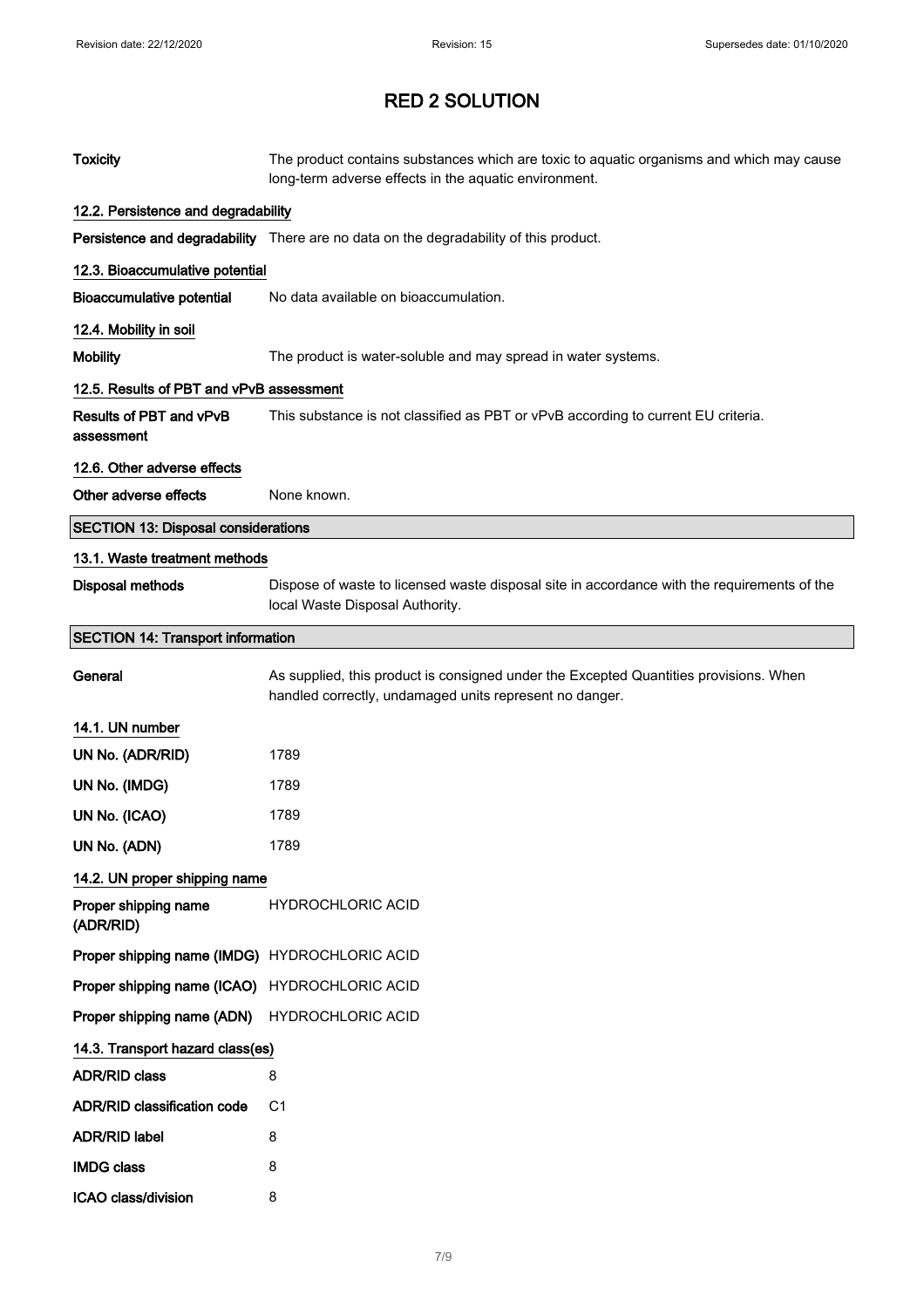ADN class 8

#### Transport labels



| 14.4. Packing group   |   |
|-----------------------|---|
| ADR/RID packing group | Ш |
| IMDG packing group    | Ш |
| ICAO packing group    | Ш |
| ADN packing group     | Ш |

## 14.5. Environmental hazards

Environmentally hazardous substance/marine pollutant



#### 14.6. Special precautions for user

| <b>IMDG Code segregation</b><br>group     | 1. Acids |
|-------------------------------------------|----------|
| EmS                                       | F-A. S-B |
| ADR transport category                    | 3        |
| <b>Emergency Action Code</b>              | 2R       |
| Hazard Identification Number<br>(ADR/RID) | 80       |
| <b>Tunnel restriction code</b>            | (E)      |

### 14.7. Transport in bulk according to Annex II of MARPOL and the IBC Code

Transport in bulk according to Not applicable. Annex II of MARPOL 73/78 and the IBC Code

#### SECTION 15: Regulatory information

## 15.1. Safety, health and environmental regulations/legislation specific for the substance or mixture

| EU legislatio |
|---------------|
|               |

on Regulation (EC) No 1272/2008 of the European Parliament and of the Council of 16 December 2008 on classification, labelling and packaging of substances and mixtures (as amended).

Guidance Safety Data Sheets for Substances and Preparations.

#### 15.2. Chemical safety assessment

No data available.

| <b>SECTION 16: Other information</b> |                                                                                        |  |
|--------------------------------------|----------------------------------------------------------------------------------------|--|
| <b>Revision comments</b>             | NOTE: Lines within the margin indicate significant changes from the previous revision. |  |

**Issued by** L. Morgan